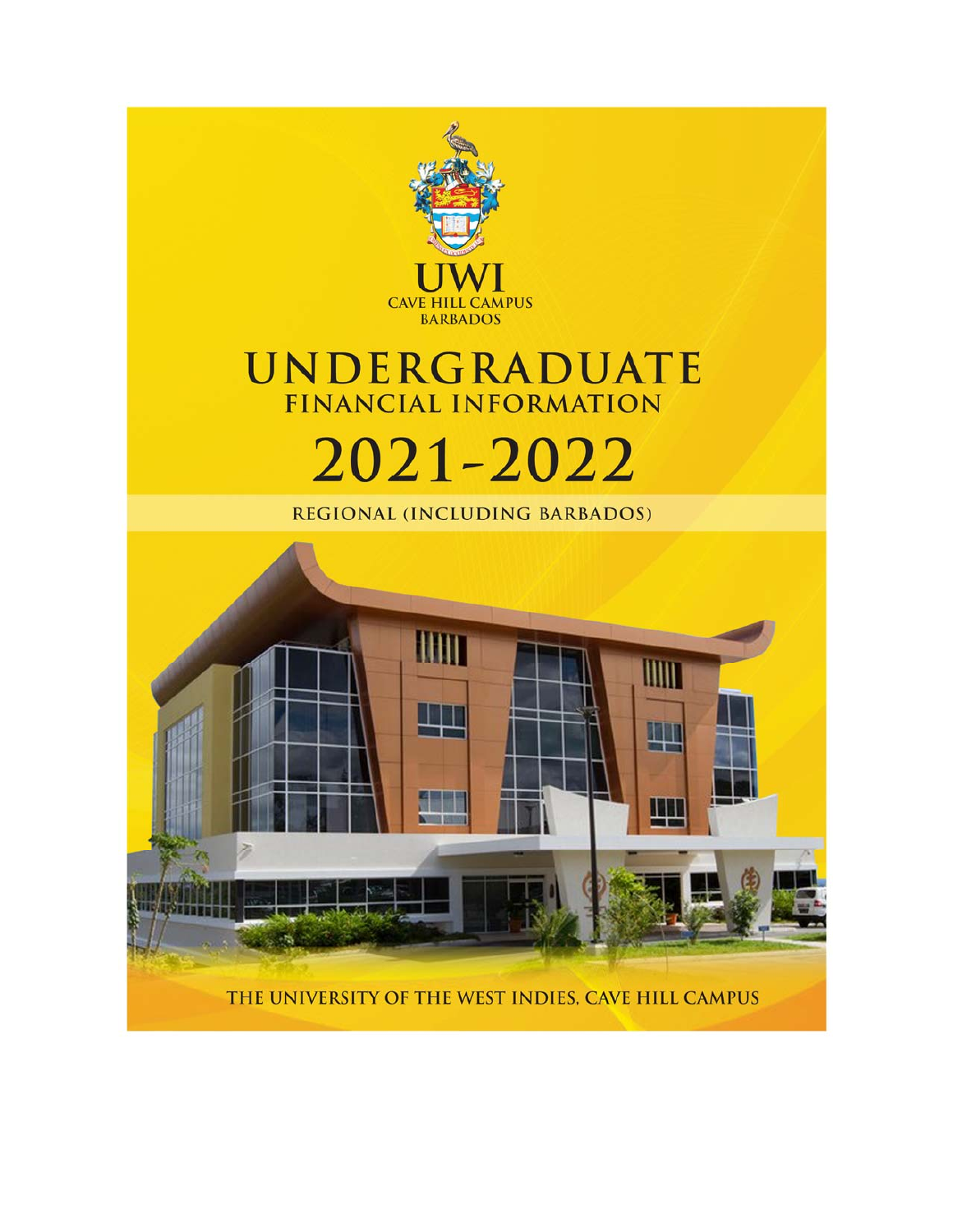#### **FOR UNDERGRADUATE REGIONAL (CARIBBEAN) STUDENTS**

#### **REGIONAL STUDENTS**

Fees payable by Regional (Caribbean) Students pursuing undergraduate degrees at The University of the West Indies are set periodically by the University Council and are calculated based on your country of citizenship within The UWI system.

There are two main categories of Regional Students in this regard:

- Citizens of countries that contribute financially to the recurrent budget of The University (**Contributing Countries**) and
- Citizens of countries that do not contribute financially to the recurrent budget of The University (**Non‐Contributing Countries**).

**Contributing Countries** are further divided into **Campus Countries** (countries where physical campuses of The University are located) and **Non‐Campus Countries**.

Students who are not recognised as Regional Students are classified as International Students. Fees for International Students are published in the separate schedule of *Fees for International Students*.

| <b>UWI Contributing Countries</b> |                                 | <b>Non-Contributing Countries</b>            |
|-----------------------------------|---------------------------------|----------------------------------------------|
| <b>Campus Countries</b>           | <b>Non-Campus Countries</b>     | <b>Association of Caribbean States (ACS)</b> |
|                                   |                                 | <b>Countries</b>                             |
| Antigua and Barbuda               | Anguilla                        | Aruba, Bonaire, Curacao                      |
| <b>Barbados</b>                   | <b>Belize</b>                   | <b>Brazil</b>                                |
| Jamaica                           | Bermuda                         | Columbia                                     |
| <b>Trinidad and Tobago</b>        | <b>British Virgin Islands</b>   | Costa Rica                                   |
|                                   | Cayman Islands                  | Cuba                                         |
|                                   | Commonwealth of Dominica        | Dominican Republic                           |
|                                   | Grenada                         | El Salvador                                  |
|                                   | Montserrat                      | French Guiana, Guadeloupe, Martinique        |
|                                   | St. Kitts and Nevis             | Guatemala                                    |
|                                   | St. Lucia                       | Guyana                                       |
|                                   | St. Vincent and the Grenadines  | Haiti                                        |
|                                   | The Bahamas                     | Honduras                                     |
|                                   | <b>Turks and Caicos Islands</b> | Mexico                                       |
|                                   |                                 | <b>Netherland Antilles</b>                   |
|                                   |                                 | Nicaragua                                    |
|                                   |                                 | Panama                                       |
|                                   |                                 | Suriname                                     |
|                                   |                                 | Venezuela                                    |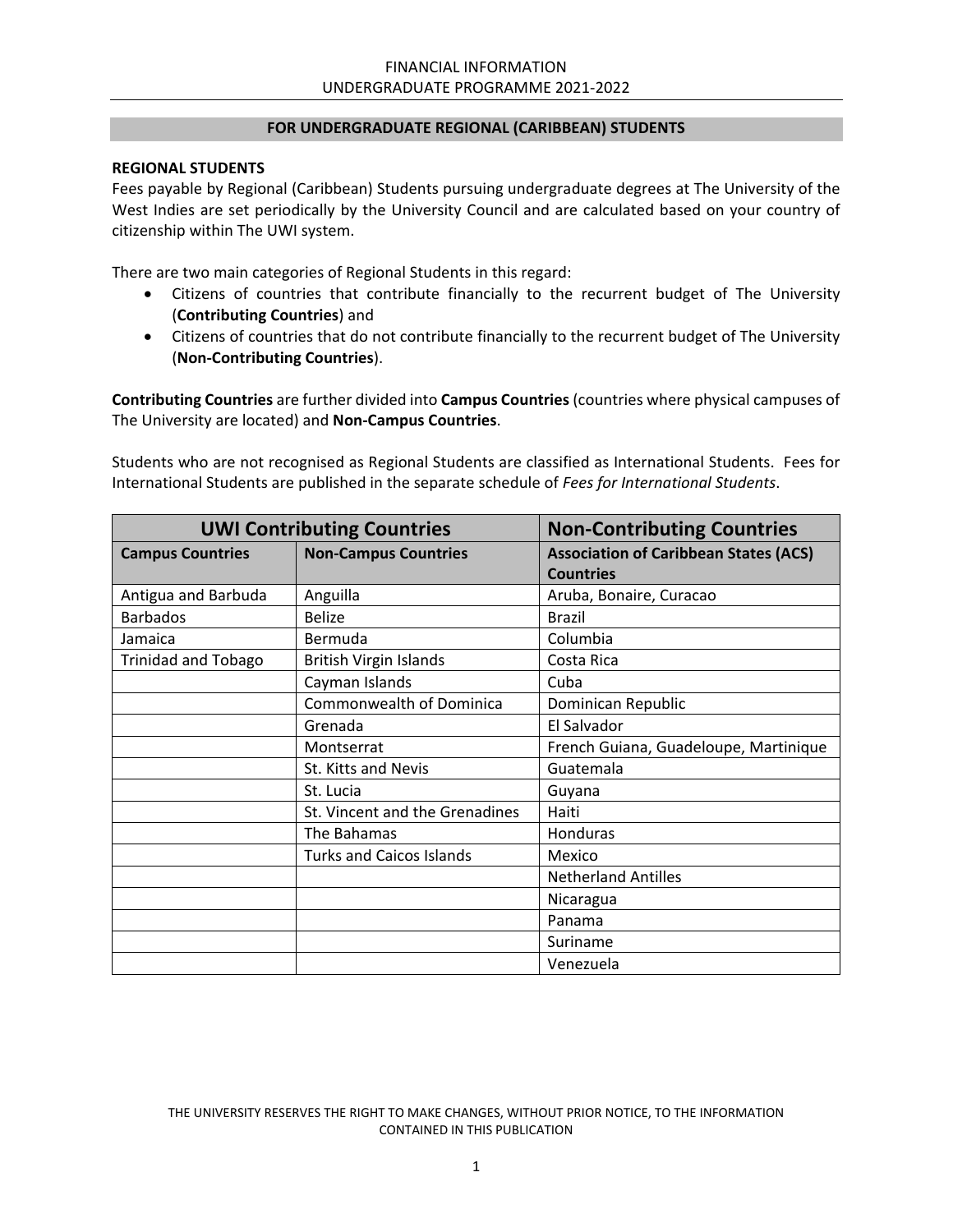### **FEES BASED ON REGISTRATION**

The University's Academic Year is divided into two main semesters. A person is considered to be a student at The UWI only if he/she has registered for courses and paid all required fees for a given semester, or has made satisfactory arrangements with the Bursary for the payment of fees.

There are two main categories of fees payable by undergraduate students, **Programme Fees** (made up of **Tuition Fees** and **Economic Cost**), and **University Registration Fees (**comprising **Guild Fee** and **Amenities Fee)**. Programme Fees are calculated every semester based on your country status, Faculty and course load.

A student may register either full‐time or part‐time, except for the MBBS Program in the Faculty of Medical Sciences and the LLB Program in the Faculty of Law where registration is full‐time. The number of courses and associated credits determines whether the student is registered **full‐time** (twelve (12) credits or more per semester) or **part‐time** (a maximum of nine (9) credits per semester) and therefore determines the amount of Programme Fees to be paid. Students in the Faculty of Medical Sciences pay fixed fees per semester.

**NOTE:** A student in receipt of a three-year offer may choose to register either full-time or part-time in Faculties that permit part-time registration. However, a student in receipt of a four-year offer can only register part‐time for Level I of his/her programme. This does not apply to the Faculty of Science and Technology which offers four‐year full‐time programmes.

Registration for courses is completed online via the student administration system (CHOL). You are required to register for every programme element to be undertaken for the semester, including lectures, tutorials and labs where applicable. The online course selection process must be completed before the amount of tuition fees payable for the semester can be generated.

## **UNIVERSITY REGISTRATION FEES**

University Registration Fees include a Guild Fee and an Amenities Fee. **These fees are mandatory for ALL students, including sponsored students and scholarship holders,** and are paid at the start of the first and second semester, or in total at the start of each year. **University Registration Fees must be paid BEFORE the start of the registration process and are non‐refundable**. Every student must also pay a one‐time fee for an ID card, payable on first registration. University Registration Fees for 2021-2022 are as follows:

|                        | <b>Amenities Fee</b> |                     | <b>Guild Fee</b> |                                       |                        | <b>Total</b> |
|------------------------|----------------------|---------------------|------------------|---------------------------------------|------------------------|--------------|
| Per<br><b>Semester</b> | Per Year             | <b>Per Semester</b> | <b>Per Year</b>  | <b>One-time Fee</b><br>(new students) | Per<br><b>Semester</b> | Per Year     |
| \$480.00               | \$960.00             | \$60.00             | \$120.00         | \$30.00                               | \$540.00               | \$1110.00*   |

*Fees are quoted in Barbados Dollars* (BBD) *BBD\$2.00 = USD\$1.00*

\* Includes \$30.00 ID Card Fee for new students only.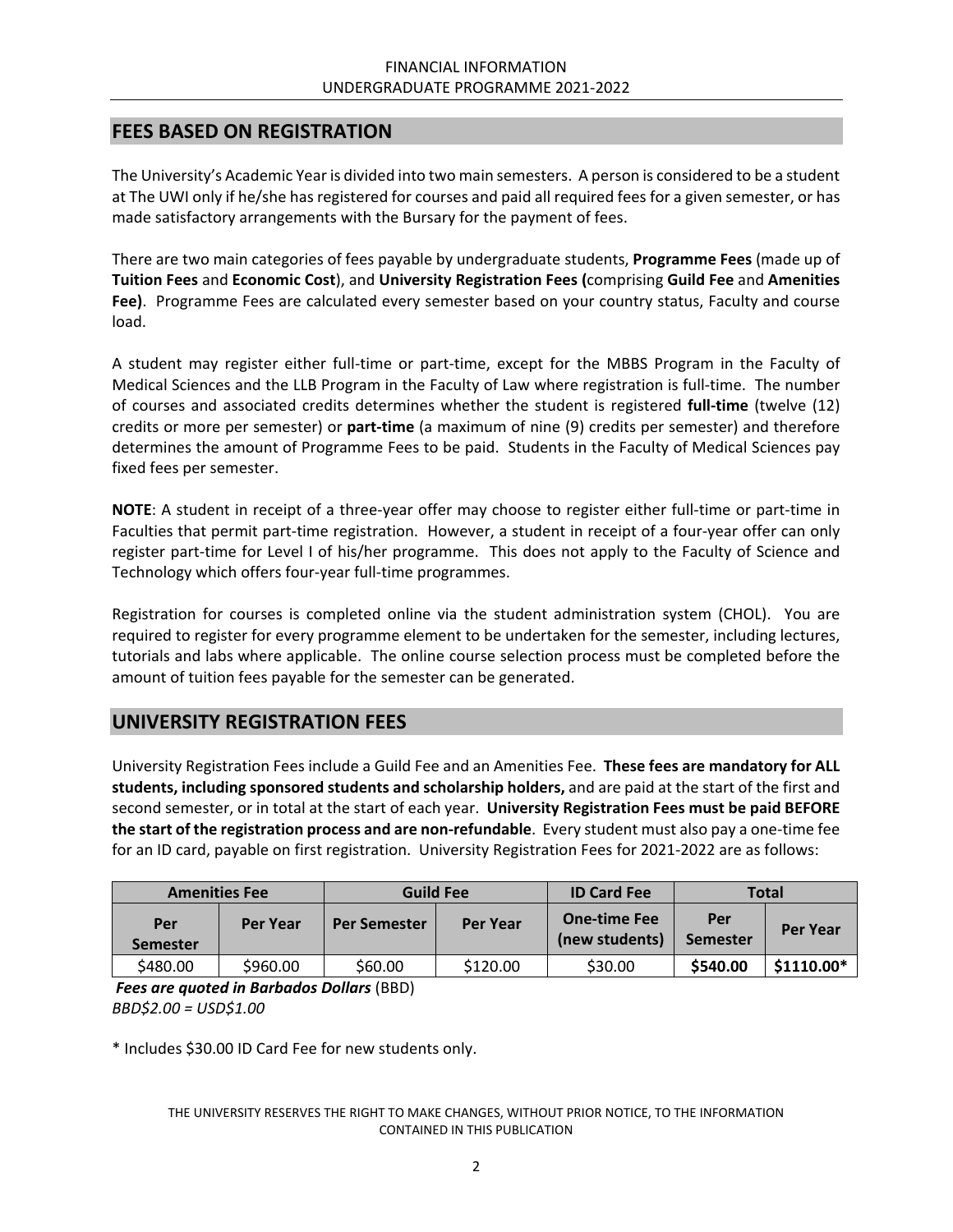### **PROGRAMME FEES**

As noted earlier, **Programme Fees** comprise **Tuition Fees** and **Economic Cost**.

- The Governments of **Contributing Campus Countries** cover the **Economic Cost** for students who are citizens of their respective countries. However, these fees are still included in the table below.
- The Government of **Barbados** also pays **Tuition Fees** on behalf of Barbadian students.
- Governments of **Contributing Non‐Campus Countries** have different arrangements regarding any portion of fees they are willing to pay on behalf of their citizens. It is each student's responsibility to confirm his/her government's commitment and his/her personal obligation **before** taking up a place at the Campus. The Economic Cost for students from Contributing Non‐Campus Countries is calculated based on a discount of approximately 66%.
- Students from **Non-Contributing Countries** pay a fixed Programme Fee.

The Fees quoted in the table below are **Annual Fees.** Note that fees per semester = Half of Annual Fees.

| <b>Faculty</b>                                 | <b>CONTRIBUTING COUNTRIES</b> |                                                        |                |                 | <b>NON-</b><br><b>CONTRIBUTING</b><br><b>COUNTRIES</b> |
|------------------------------------------------|-------------------------------|--------------------------------------------------------|----------------|-----------------|--------------------------------------------------------|
|                                                |                               | <b>Non-Campus Countries</b><br><b>Campus Countries</b> |                |                 |                                                        |
|                                                | <b>Tuition</b>                | Economic                                               | <b>Tuition</b> | <b>Economic</b> | <b>One Fixed Fee</b>                                   |
|                                                | <b>Fees</b>                   | Cost                                                   | <b>Fees</b>    | Cost            |                                                        |
| Culture, Creative &<br>Performing Arts         | \$6,000.00                    | \$30,000.00                                            | \$6,000.00     | \$10,000.00     | \$36,000.00                                            |
| Humanities &<br>Education                      | \$6,000.00                    | \$30,000.00                                            | \$6,000.00     | \$10,000.00     | \$36,000.00                                            |
| Law                                            | \$9,000.00                    | \$45,000.00                                            | \$9,000.00     | \$15,000.00     | \$54,000.00                                            |
| Science &<br>Technology                        | \$6,000.00                    | \$30,000.00                                            | \$6,000.00     | \$10,000.00     | \$36,000.00                                            |
| <b>Social Sciences</b>                         | \$6,000.00                    | \$30,000.00                                            | \$6000.00      | \$10,000.00     | \$36,000.00                                            |
| Sport                                          | \$6,000.00                    | \$30,000.00                                            | \$6000.00      | \$10,000.00     | \$36,000.00                                            |
| <b>Medical Sciences</b><br><b>BHS</b>          | \$410.00 per credit           |                                                        |                |                 |                                                        |
| <b>Medical Sciences</b><br>MBBS (Pre-Clinical) | \$65,000.00<br>\$65,000.00    |                                                        | \$65,000.00    |                 |                                                        |
| <b>Medical Sciences</b><br>MBBS (Clinical)     | \$16,618.00                   | \$83,090.00                                            | \$16,618.00    | \$27,697.00     | \$99,708.00                                            |

#### **ANNUAL PROGRAMME FEES FOR FULL‐TIME STUDENTS (12 CREDITS OR MORE PER SEMESTER)**

*Fees are quoted in Barbados Dollars* (BBD) *BBD\$2.00 = USD\$1.00*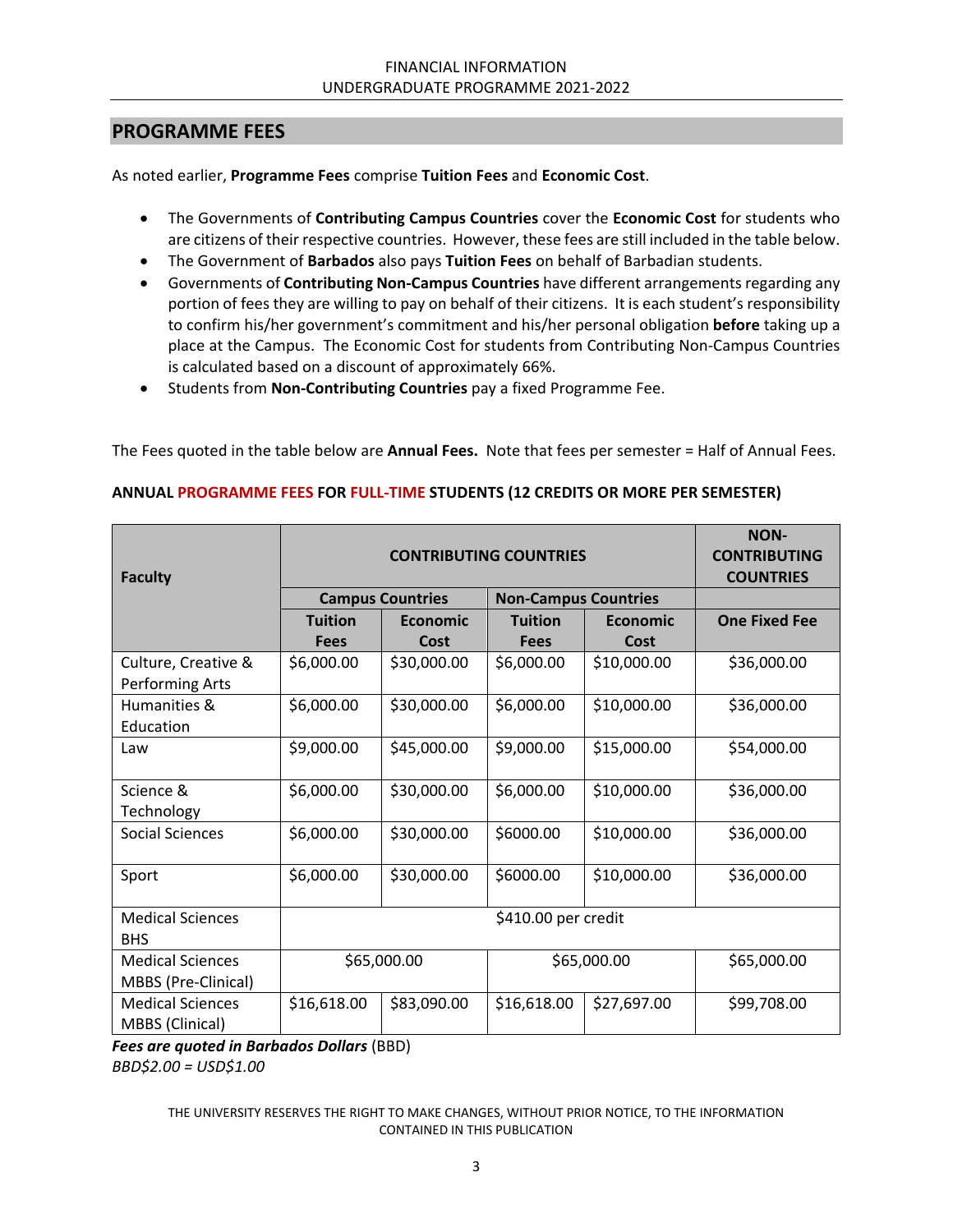### **ANNUAL PROGRAMME FEES FOR PART‐TIME STUDENTS (MAXIMUM OF NINE (9) CREDITS PER SEMESTER)**

| <b>Faculty</b>         |                                                        | <b>NON-</b><br><b>CONTRIBUTING</b><br><b>COUNTRIES</b> |                |                 |                      |
|------------------------|--------------------------------------------------------|--------------------------------------------------------|----------------|-----------------|----------------------|
|                        | <b>Campus Countries</b><br><b>Non-Campus Countries</b> |                                                        |                |                 |                      |
|                        | <b>Tuition</b>                                         | <b>Economic</b>                                        | <b>Tuition</b> | <b>Economic</b> | <b>One Fixed Fee</b> |
|                        | <b>Fees</b>                                            | Cost                                                   | <b>Fees</b>    | Cost            |                      |
| Culture, Creative &    | \$270.00                                               | \$1,320.00                                             | \$270.00       | \$440.00        | \$18,000.00          |
| Performing Arts        | per credit                                             | per credit                                             | per credit     | per credit      |                      |
| Humanities &           | \$270.00                                               | \$1,320.00                                             | \$270.00       | \$440.00        | \$18,000.00          |
| Education              | per credit                                             | per credit                                             | per credit     | per credit      |                      |
| Science &              | \$270.00                                               | \$1,320.00                                             | \$270.00       | \$440.00        | \$18,000.00          |
| Technology             | per credit                                             | per credit                                             | per credit     | per credit      |                      |
| <b>Social Sciences</b> | \$270.00                                               | \$1,320.00                                             | \$270.00       | \$440.00        | \$18,000.00          |
|                        | per credit                                             | per credit                                             | per credit     | per credit      |                      |
| Sport                  | \$270.00                                               | \$1,320.00                                             | \$270.00       | \$440.00        | \$18,000.00          |
|                        | per credit                                             | per credit                                             | per credit     | per credit      |                      |

*Fees are quoted in Barbados Dollars* (BBD)

*BBD\$2.00 = UDS\$1.00* 

### **EXAMPLES OF TOTAL FEES PAYABLE IN**  *ONE SEMESTER* **BY DIFFERENT CATEGORIES OF STUDENTS, REGISTERED FOR THREE COURSES (EACH WORTH 3 CREDITS) IN THE FACULTY OF SOCIAL SCIENCES**

| <b>Country of</b><br><b>Nationality</b> | No. of<br><b>Credits</b> | <b>Tuition Fees</b><br># of credits<br>$\mathbf x$<br>cost per credit | <b>Economic</b><br>Cost | <b>University</b><br><b>Registration</b><br><b>Fees</b> | <b>Total</b><br><b>Fees for</b><br><b>Semester</b> |
|-----------------------------------------|--------------------------|-----------------------------------------------------------------------|-------------------------|---------------------------------------------------------|----------------------------------------------------|
| <b>Barbados</b>                         | 9                        | paid by government                                                    | paid by                 | \$540.00                                                | \$540.00                                           |
|                                         |                          |                                                                       | government              | (per semester)                                          |                                                    |
| Jamaica/                                | 9                        | $9 \times $270 = $2,430$                                              | paid by                 | \$540.00                                                | \$2,970.00                                         |
| Trinidad & Tobago                       |                          |                                                                       | government              | (per semester)                                          |                                                    |
| <b>Other Contributing</b>               | 9                        | $9 \times $270 = $2,430$                                              | $9X $440.00 =$          | \$540.00                                                | \$6,930.00                                         |
| Country                                 |                          |                                                                       | \$3,960.00              | (per semester)                                          |                                                    |
| Non-Contributing                        | 9                        | \$9,000.00 (one                                                       |                         | \$540.00                                                | \$9,540.00                                         |
| Country                                 |                          | quarter of fixed                                                      |                         | (per semester)                                          |                                                    |
|                                         |                          | annual fees)                                                          |                         |                                                         |                                                    |

**For New Students only, add an additional \$30.00 for ID Card** 

*Fees are quoted in Barbados Dollars* (BBD) *BBD\$2.00 = UDS\$1.00*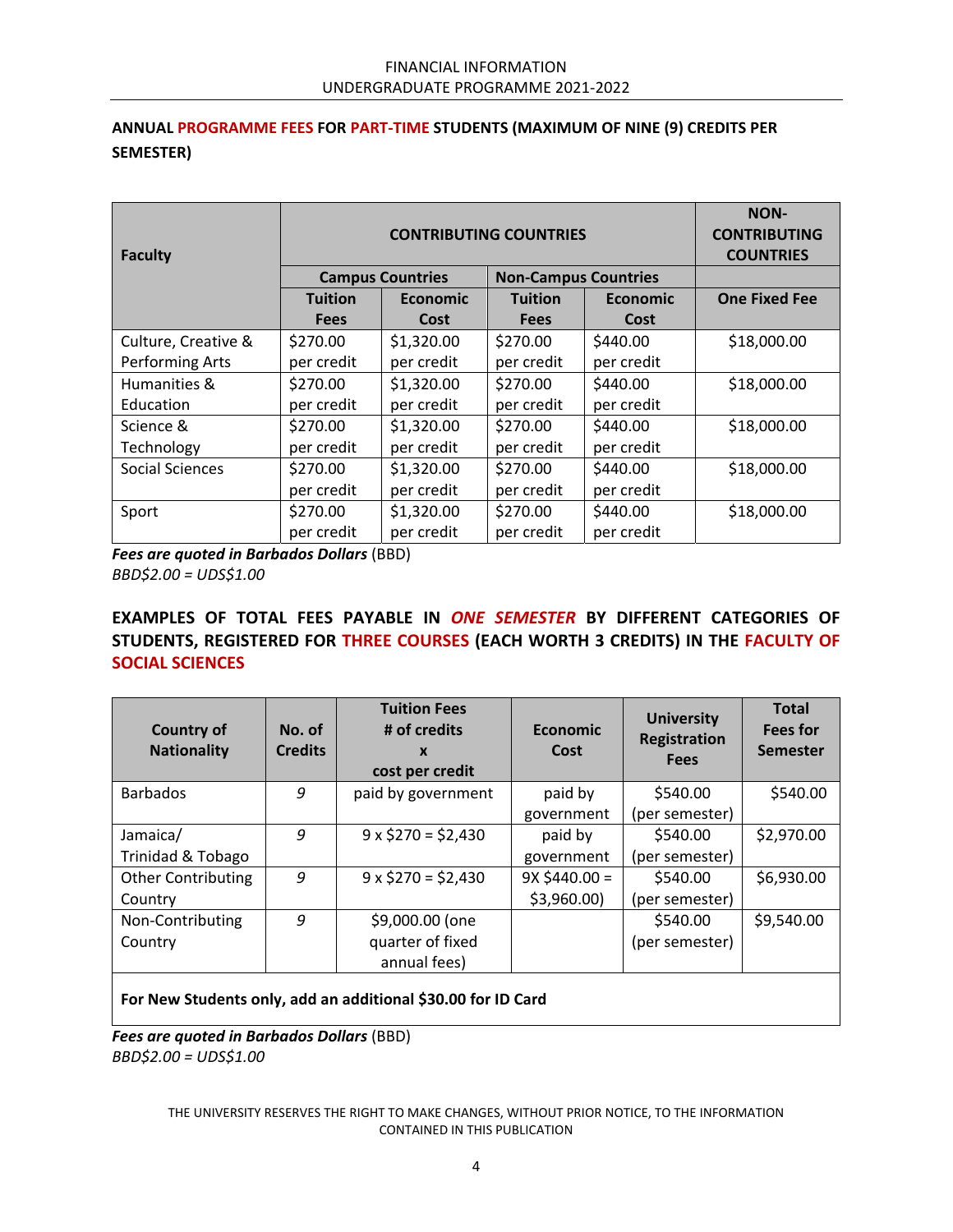## **FEES PAYABLE BY OTHER CATEGORIES OF STUDENTS**

#### *SPECIALLY ADMITTED STUDENTS*

**Specially Admitted Students** are admitted to pursue a restricted number of courses for which they write examinations. **Specially Admitted Students are required to pay Amenities Fees in addition to the fees quoted below:** 

|                                     | <b>Students from ALL Contributing</b> | <b>Students from Non-</b>     |  |
|-------------------------------------|---------------------------------------|-------------------------------|--|
| <b>Faculty</b>                      | <b>Countries</b>                      | <b>Contributing Countries</b> |  |
|                                     | <b>Per Credit</b>                     | <b>Per Credit</b>             |  |
| Culture, Creative & Performing Arts | \$270.00                              | \$1,320.00                    |  |
| <b>Humanities &amp; Education</b>   | \$270.00                              | \$1,320.00                    |  |
| Law                                 | \$400.00                              | \$2,005.00                    |  |
| Science & Technology                | \$270.00                              | \$1,320.00                    |  |
| Social Sciences                     | \$270.00                              | \$1,320.00                    |  |
| Sport                               | \$270.00                              | \$1,320.00                    |  |
| <b>Medical Sciences</b>             | \$741.00                              | \$3,703.00                    |  |
| (Clinical & Pre-Clinical)           |                                       |                               |  |

*Fees are quoted in Barbados Dollars* (BBD) *BBD\$2.00 = USD\$1.00* 

#### *OCCASIONAL STUDENTS & EXAMINATIONS ONLY STUDENTS*

- 1. **Occasional Students** are admitted to audit a restricted number of courses but are NOT permitted to write examinations.
- 2. **Examinations Only Students** are permitted to write examinations but are not permitted to attend classes.

| <b>Faculty</b>                          | <b>ALL STUDENTS (PER CREDIT)</b> |
|-----------------------------------------|----------------------------------|
| Culture, Creative & Performing Arts     | \$135.00                         |
| Humanities & Education                  | \$135.00                         |
| Law                                     | \$200.00                         |
| Science & Technology                    | \$135.00                         |
| <b>Social Sciences</b>                  | \$135.00                         |
| Sport                                   | \$135.00                         |
| <b>Medical Sciences (Clinical Only)</b> | \$370.00                         |

*Fees are quoted in Barbados Dollars* (BBD) *BBD\$2.00 = USD\$1.00*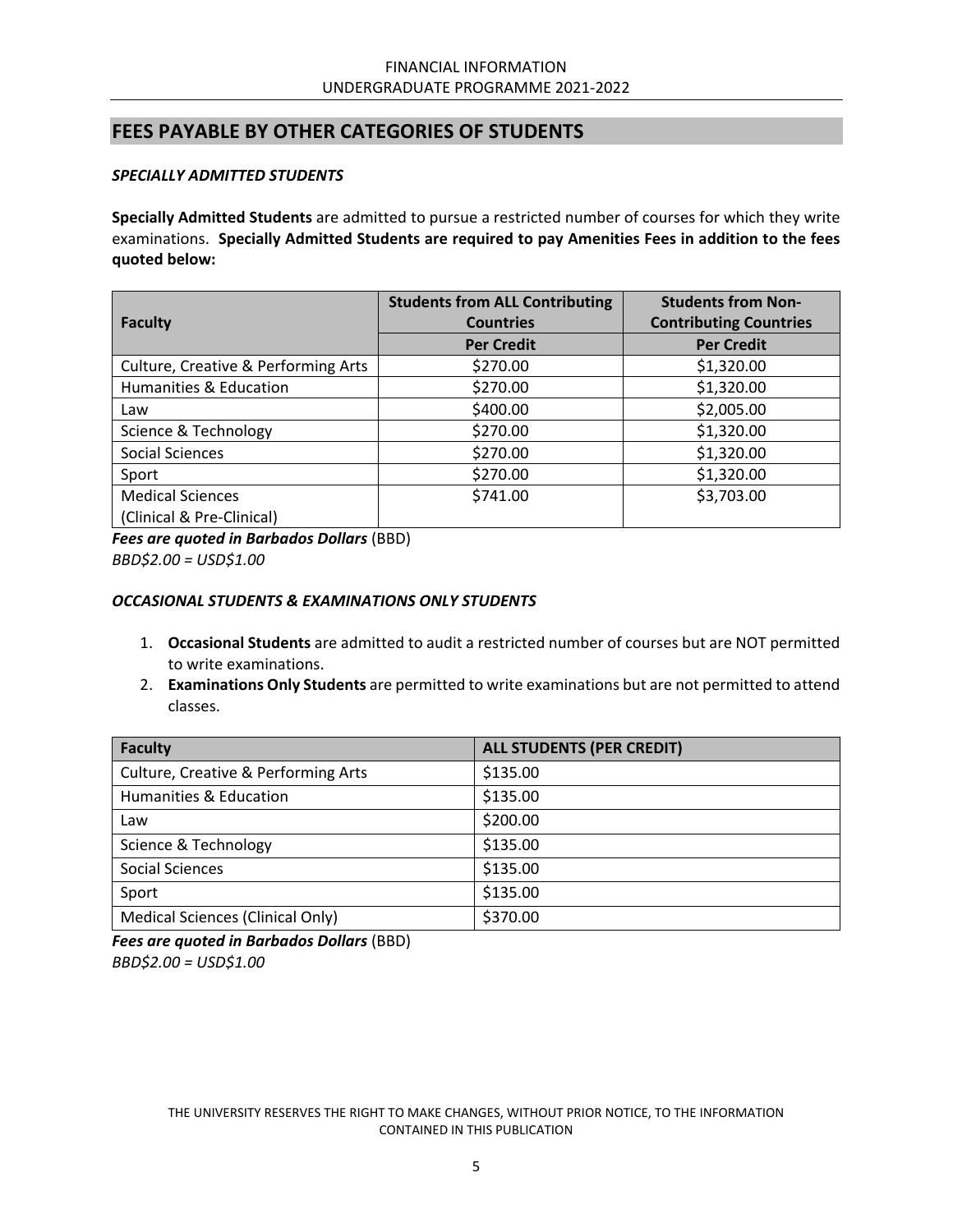# **OTHER FEES & COSTS THAT MAY APPLY TO STUDENTS**

#### *HALL FEES & LIVING EXPENSES*

Students awarded places on a University Hall of Residence are required to pay Hall Fees.

The following are estimates of living expenses and accommodation costs that can assist with your budgeting:

| Meals                                 | Between \$45 - \$50 per day    |
|---------------------------------------|--------------------------------|
| Books & Incidentals                   | \$3,000.00 per year            |
| Initial Settling-in expenses          | \$500.00                       |
| Halls of Residence Deposit            | \$500.00                       |
| Hall Accommodation (single occupancy) | \$3,025 - \$5,445 per semester |
| Hall Accommodation (double occupancy) | \$1,815 - \$1,845 per semester |
| Off Campus Accommodation              | \$600 - \$900 per month        |

*Fees are quoted in Barbados Dollars* (BBD) *BBD\$2.00 = UDS\$1.00* 

For the full schedule of Hall Fees and estimates for the cost of off‐Campus housing, see https://www.cavehill.uwi.edu/Accommodation/home.aspx

## **IMPORTANT INFORMATION ABOUT FEES AND PAYMENT OBLIGATIONS**

- **It is your responsibility to ensure that your fees are paid on time.**
- Unpaid fees have serious consequences including the implementation of Financial Holds which will prevent you from accessing academic facilities such as the E-learning system, and will result in the withholding of examination cards needed to write examinations.
- You are expected to complete your registration during the assigned Registration Week at the start of each semester so that your fees can be promptly generated and paid.
- You are not recognized as a student of The UWI until you have completed registration AND paid your fees or made satisfactory arrangements with the Bursary to do so.
- You are permitted to make changes to your course registration until the end of the third week of the semester. Your fees will be adjusted accordingly.
- If your fees are being paid by your government or other sponsor you MUST submit a letter from the government or sponsor confirming this. The University submits invoices for payment to governments and sponsors by the end of the third week of each semester. It is therefore crucial that if you experience any difficulty with payment of fees you should contact The Student Accounts Section of the Bursary **before** that deadline so that any problems can be dealt with. You will be required to honour any invoices that are not paid by your sponsor.
- **GOVERNMENTS OF NON‐CAMPUS CONTRIBUTING COUNTRIES** have different arrangements regarding sponsorship. It is your responsibility to confirm any level of sponsorship from your government and to present The University with a **letter of confirmation** of this sponsorship. **Before taking up your place you should also ensure that you are able to meet any portion of fees that will not be met by your sponsor**.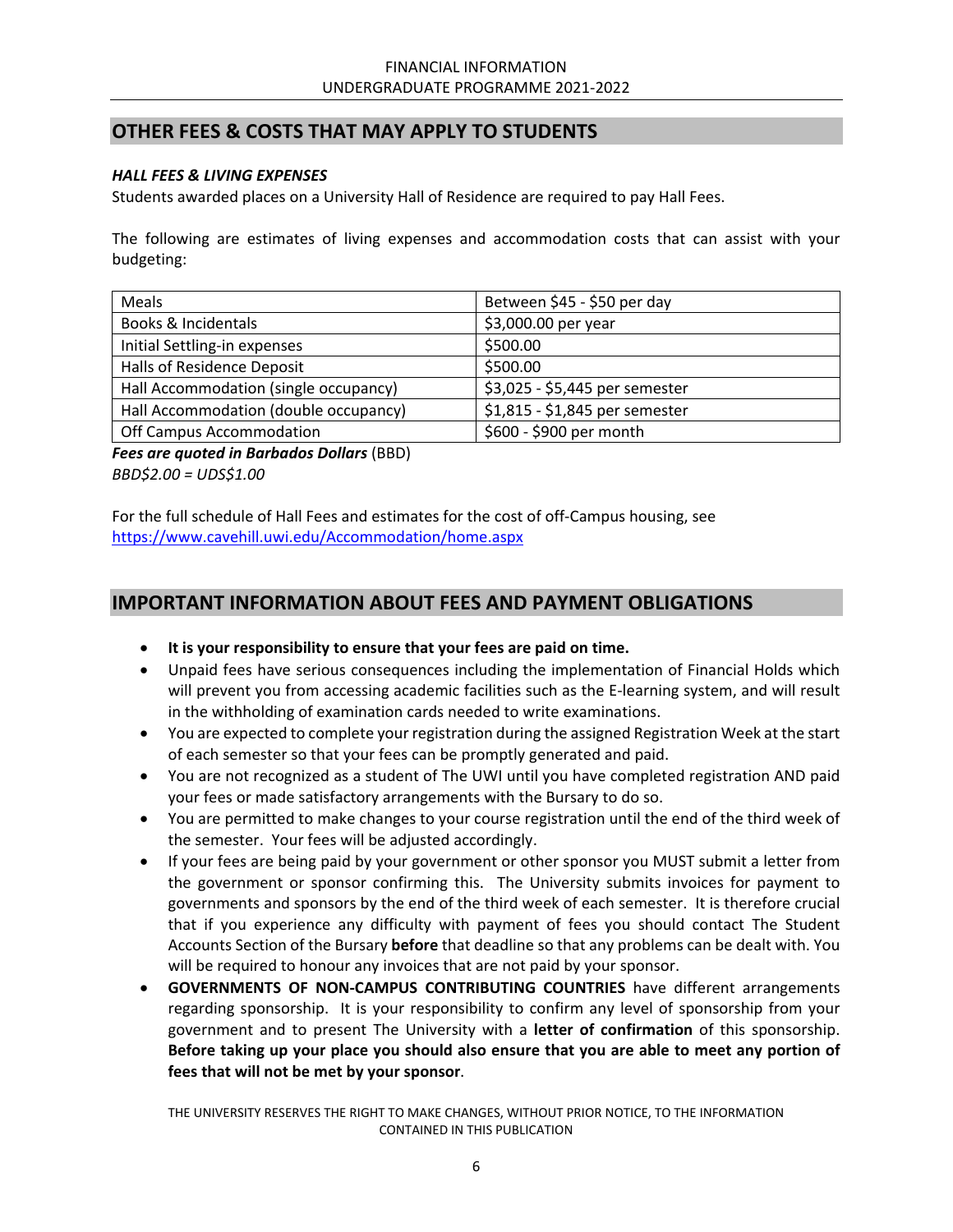- **NATIONALS OF BARBADOS** should note that the Barbados Government pays the Economic Costs for its citizens. This **does no**t apply to self‐financed programmes like the MBBS in the Faculty of Medical Sciences where Government sponsorship is limited to a set quota of students. The Government of Barbados also pays Tuition Fees on behalf of Barbadian students.
- **Continuing students who have outstanding balances on their accounts must settle those arrears BEFORE they can register.**
- ALL STUDENTS WHO ARE NOT SPONSORED BY THEIR GOVERNMENT ARE RESPONSIBLE FOR THE FULL PAYMENT OF **ALL** THEIR FEES.
- **University Registration Fees are mandatory for ALL students, including sponsored students and scholarship holders, and are non‐refundable**.
- The Cave Hill Campus offers flexible **Payment Plans** to assist students with the payment of Programme Fees only. Information on Payment Plans is available on the Campus website at http://www.cavehill.uwi.edu/financial/tuition‐payment‐plans.aspx.

#### **PLEASE NOTE THAT FEES QUOTED IN THIS DOCUMENT ARE BASED ON 2021‐2022 FEES AND ARE THEREFORE SUBJECT TO CHANGE**